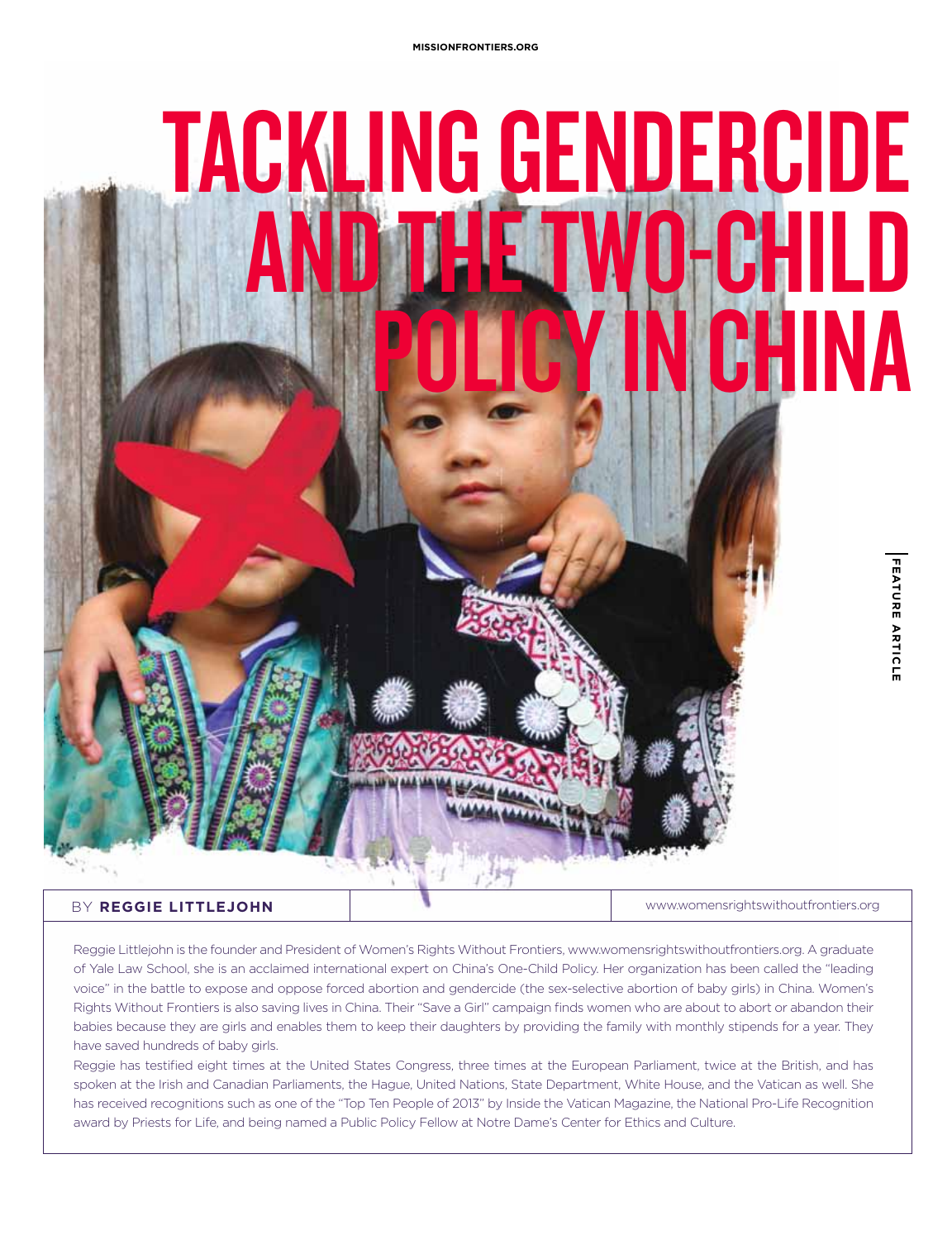*The following is from an interview conducted with Reggie Littlejohn on May 4, 2017.*

## **Gendercide happens in many places, but you specifically focus on China. What are some of the factors that are unique to China?**

Yes, China is not the only place where gendercidehappens. But there are things that are unique to China. The main one is the coercive population control. For decades, there's been the One-Child Policy. Now China has modified its policy from a One-Child Policy to a Two-Child Policy, but the way the Chinese government announced that was very misleading. They stated that they had "abandoned" the One-Child Policy. The mainstream media really picked up on that word, and now people think that all coercive population control in China is over, and that's not true. They just switched it from a One-Child Policy to a Two-Child Policy.

So that now every couple in China is allowed to have two children. What does that mean? That means that the entire infrastructure of surveillance and coercion are still there. Women are still having quarterly pregnancy checks to make sure that they're not illegally pregnant. They can still require a waiting period between the first child and the second child. And if you get pregnant during the waiting period, you can still be subject to forced abortion. Children can still be forcibly aborted. We had some cases that came out of China last year, 2016, where women were subject to forced abortion of third children. So coercion is continuing under the Two-Child Policy.

So you say, "What's unique to China that causes genocide?" Well, when you have a coercive low birth limit—if you're only allowed to have one child, many people want to have a boy. So they will selectively abort or abandon a girl. Under the Two-Child Policy, what demographers have found is that people are willing to let nature take its course on the first child because if you have a girl, you can always try for a boy on the second child. But the family is much more likely to select for a boy on the second child if the first child was a girl. So second daughters are still very much at risk because people perceive the second child as their last chance to have a boy.

## **You're the president of Women's Rights Without Frontiers (WRWF). What is the mission of WRWF, and why do you think it's important?**

We are leading the movement to end forced abortion and sex-selective abortion in China, and it's important because these are the biggest women's rights issues in the world. For example, in the United States, we've had about 58 million abortions since the Roe versus Wade decision. Whereas in China, the Chinese Communist Party has boasted that they have prevented 400 million lives, mostly through abortions. That number, 400 million, is the entire population of the United States and Canada combined. So this is absolutely the biggest life issue in the world.

And it's the biggest women's rights issue in the world because these abortions are not a woman's choice. The Chinese government didn't release a statistic on how many of these abortions were forced. But they said that these abortions were a result of the One-Child Policy, which, to me, implies that they would not have happened other than the policy. And if they would not have happened except for the policy, then that means that they were forced. Because to me, anytime a woman has to have an abortion because of a government policy, then that's a forced abortion. If she wants the baby and she has to abort it because of a government policy, that's a forced abortion. So this is a huge women's rights issue the biggest life issue and it's the biggest women's rights issue in the world today. We are leading the movement to end these things.

In terms of sex-selective abortion, according to one UN statistic, there are up to 200 million women and girls missing in the world today because of the sexselective abortion of baby girls. That number, 200 million, is greater than all of the casualties of all of the wars of the 20th century. Most times, these women do not want to selectively abort their baby because she's a girl. They're pressured by their husbands and their in-laws. So, again, this is a huge women's rights issue.

## **How does WRWF engage with these issues?**

We engage with these issues in two ways. First, we have an international advocacy campaign. And I have testified personally in U.S. congressional hearings eight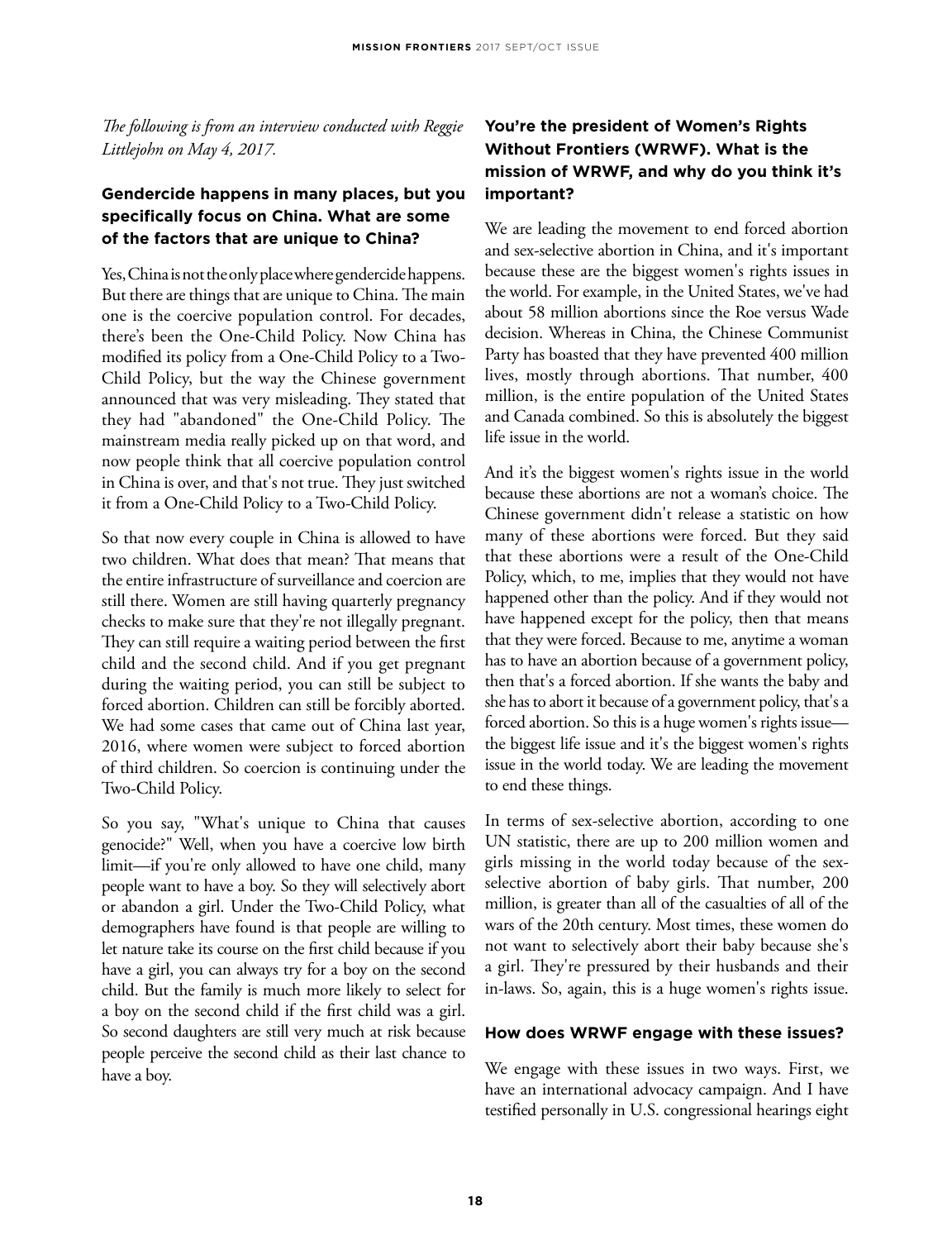The other thing that we do is that we have a Save a Girl campaign. We have boots on the ground inside of China to save the lives of individual girls from sex-selective abortion or abandonment.

times, the State Department a dozen times, and multiple times at parliaments in European countries. China's government denies the existence of forced abortion, but we document it and present the evidence. So we're not the favorites of the Chinese Communist Party. When I began this work in 2009, people did not even believe that China was still forcibly aborting women. People believed the Chinese propaganda machine, which said that all the abortions were voluntary. So the first thing that WRWF had to do was convince the world that this is still happening. And then, of course, we've been calling for it to end and we've had some success in that. The European Parliament and the United Nations Commission on the Status of Women have both issued statements condemning coercive population control. And the European Parliament actually passed a resolution naming China and citing a case called Feng Jianmei. She is a woman who was arrested and forcibly aborted at seven months in 2012. So that's what we do for international advocacy.

فالمحد المدرورة

The other thing that we do is that we have a Save a Girl campaign. We have boots on the ground inside of China to save the lives of individual girls from sex-selective abortion or abandonment. We have connections through our network where through which we learn of a woman who is pregnant with a girl or had just given birth to a girl and is either planning to abort her or abandon her under pressure from her in-laws because she's a girl. We will actually go to her door and say, "Please don't abort. Please don't abandon your baby because she's a girl. She's a precious daughter. And we will give you a monthly stipend for a year to empower you to keep your daughter." And we have saved more than 200 baby girls with this program. These women don't want to abort and abandon their daughters. They're being pressured. Again, there's a strong connection between sex-selective abortion and forced abortion.

One of my favorite stories was of a woman who was pregnant, and her mother-in-law was really pressuring her to have an ultrasound to find out if it was a girl. These selective abortions are usually late-term abortions because you have to wait until you're far enough along to see the gender of a child by ultrasound. Plus these women really drag their feet on having the ultrasound because they know that if it's a girl, they're going to get pressured to abort her. So this woman waited until, I believe, she was eight months pregnant to have this ultrasound. She found out that not only was she carrying one girl, but she was carrying twin girls. So the pressure became really intense to abort because she would be